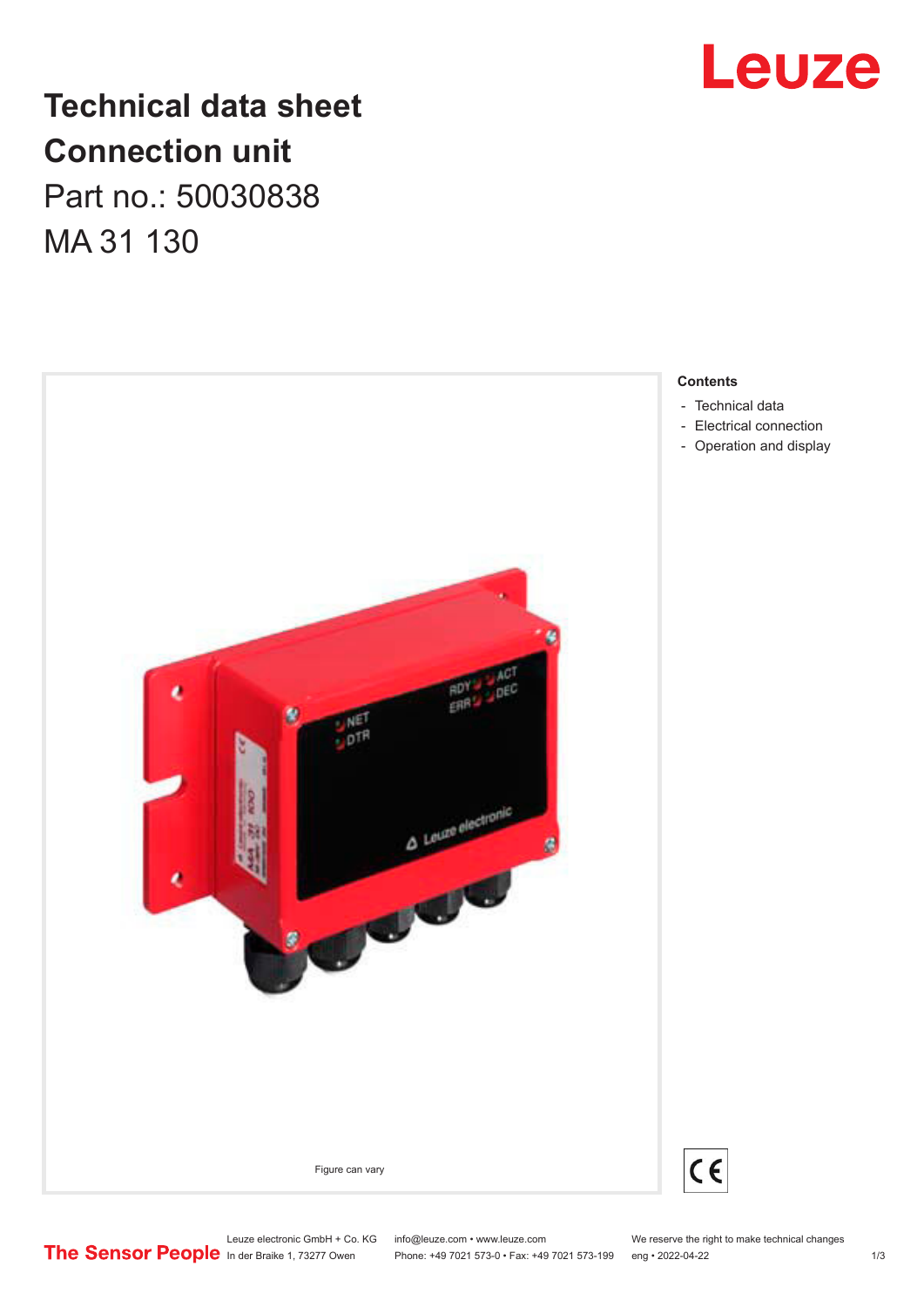### <span id="page-1-0"></span>**Technical data**

# **Leuze**

| <b>Basic data</b>             |                         | <b>Operation and display</b>       |            |
|-------------------------------|-------------------------|------------------------------------|------------|
| <b>Series</b>                 | MA 31                   | Type of display                    | LED        |
|                               |                         | <b>Number of LEDs</b>              | 6 Piece(s) |
| <b>Electrical data</b>        |                         |                                    |            |
| <b>Protective circuit</b>     | Overvoltage protection  | <b>Environmental data</b>          |            |
|                               |                         | Ambient temperature, operation     | 050 °C     |
| Performance data              |                         | Ambient temperature, storage       | $-2060 °C$ |
| Supply voltage U <sub>B</sub> | 18  36 V, DC            | Relative humidity (non-condensing) | 5  90 %    |
| <b>Interface</b>              |                         | <b>Certifications</b>              |            |
| <b>Type</b>                   | RS 422, RS 485          | Degree of protection               | IP 65      |
| <b>Connection</b>             |                         | <b>Classification</b>              |            |
| <b>Number of connections</b>  | 1 Piece(s)              | <b>Customs tariff number</b>       | 84733080   |
|                               |                         | <b>ECLASS 5.1.4</b>                | 27069190   |
| <b>Connection 1</b>           |                         | <b>ECLASS 8.0</b>                  | 27069190   |
| <b>Function</b>               | Connection to device    | <b>ECLASS 9.0</b>                  | 27069190   |
|                               | Data interface          | <b>ECLASS 10.0</b>                 | 27069190   |
|                               | Voltage supply          | <b>ECLASS 11.0</b>                 | 27069090   |
| <b>Type of connection</b>     | Terminal                | <b>ECLASS 12.0</b>                 | 27069090   |
| No. of pins                   | $25 - pin$              | <b>ETIM 5.0</b>                    | EC001855   |
| <b>Connection 2</b>           |                         | <b>ETIM 6.0</b>                    | EC001855   |
| <b>Function</b>               | Service interface       | <b>ETIM 7.0</b>                    | EC001855   |
| Type of connection            | Sub-D                   |                                    |            |
| No. of pins                   | 9-pin                   |                                    |            |
|                               |                         |                                    |            |
| <b>Mechanical data</b>        |                         |                                    |            |
| Design                        | Cubic                   |                                    |            |
| Dimension (W x H x L)         | 120 mm x 55 mm x 180 mm |                                    |            |
| <b>Housing material</b>       | Metal                   |                                    |            |
| Net weight                    | 640 g                   |                                    |            |
| <b>Housing color</b>          | Red. RAL 3000           |                                    |            |

# **Electrical connection**

**Type of fastening** Through-hole mounting

#### **Connection 1**

| <b>Function</b>    | Connection to device |
|--------------------|----------------------|
|                    | Data interface       |
|                    | Voltage supply       |
| Type of connection | Terminal             |
| Cable gland        | PG <sub>9</sub>      |
| No. of pins        | $25$ -pin            |

#### **Terminal Assignment**

| 1              | TxD+   |
|----------------|--------|
| $\overline{2}$ | TxD-   |
| 3              | RxD+   |
| $\overline{4}$ | $RxD-$ |
| 5              | Res.   |
| $6\phantom{1}$ | GND    |
| $\overline{7}$ | n.c.   |
| 8              | n.c.   |
| 9              | n.c.   |
| 10             | n.c.   |
| 11             | n.c.   |

Leuze electronic GmbH + Co. KG info@leuze.com • www.leuze.com We reserve the right to make technical changes